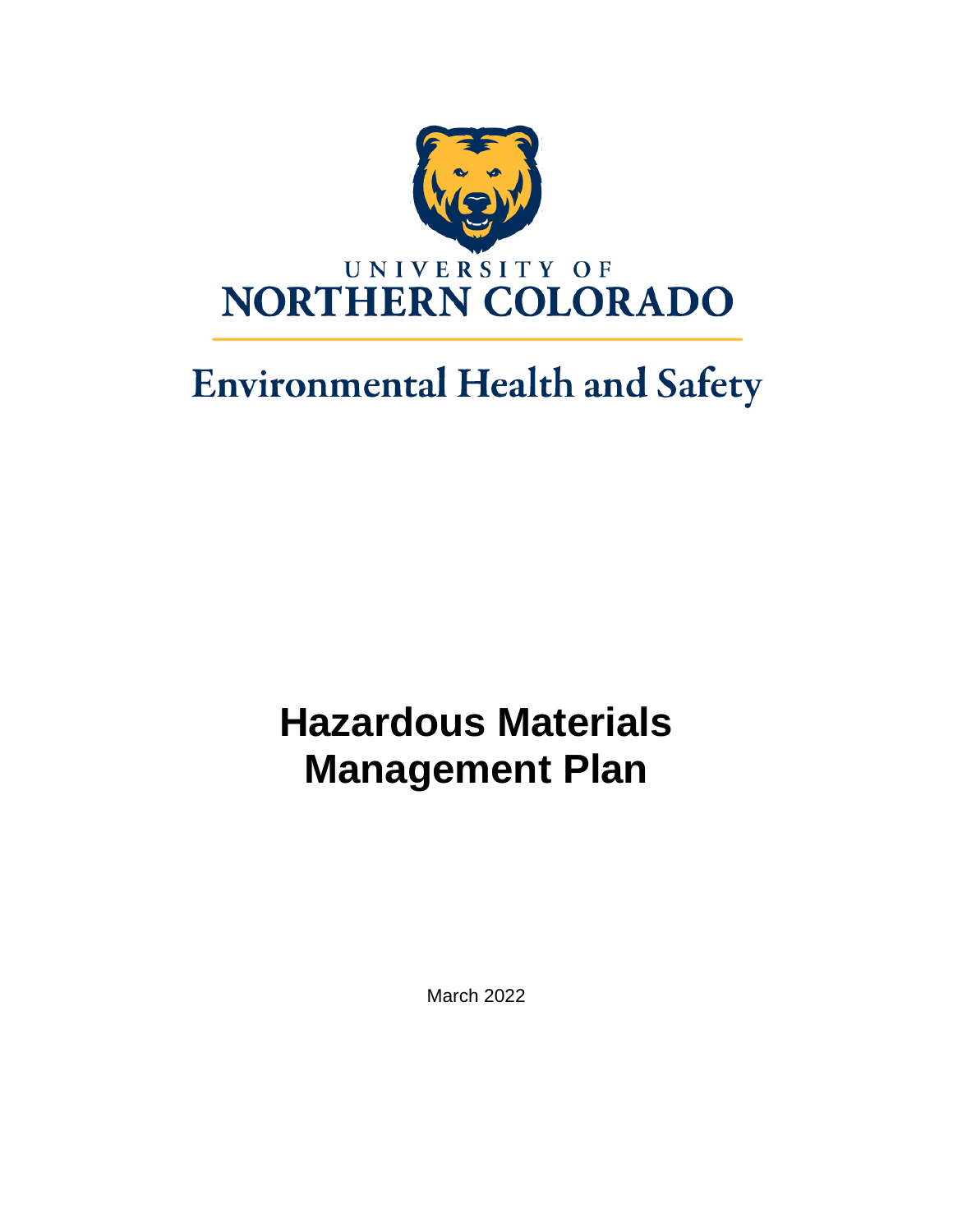

# **Environmental Health and Safety Hazardous Materials Management Plan**

- I. General
- II. Responsibilities
- III. Definitions
- IV. Hazardous Material Safety
- V. Identifying Hazardous Waste
- VI. Hazardous Waste Handling
- VII. Labeling
- VIII. Packaging
- IX. Shipment of Hazardous Materials
	- A. Hazard Classes
- X. Waste Storage Areas A. Pick-up Schedule
- XI. Satellite Accumulation Areas
- XII. Waste Profile / Analysis
- XIII. Recordkeeping
- XIV. Training
- XV. Emergency Procedures

#### **Appendix**

Appendix A – Hazardous Material / Waste Tag Appendix B – Hazard Classes for Shipping Hazardous Materials Appendix C – Satellite Accumulation Area Signage Appendix D - Satellite Accumulation Area Monthly Inspection Form Appendix E - DOT Hazard Classes and Postal Mailability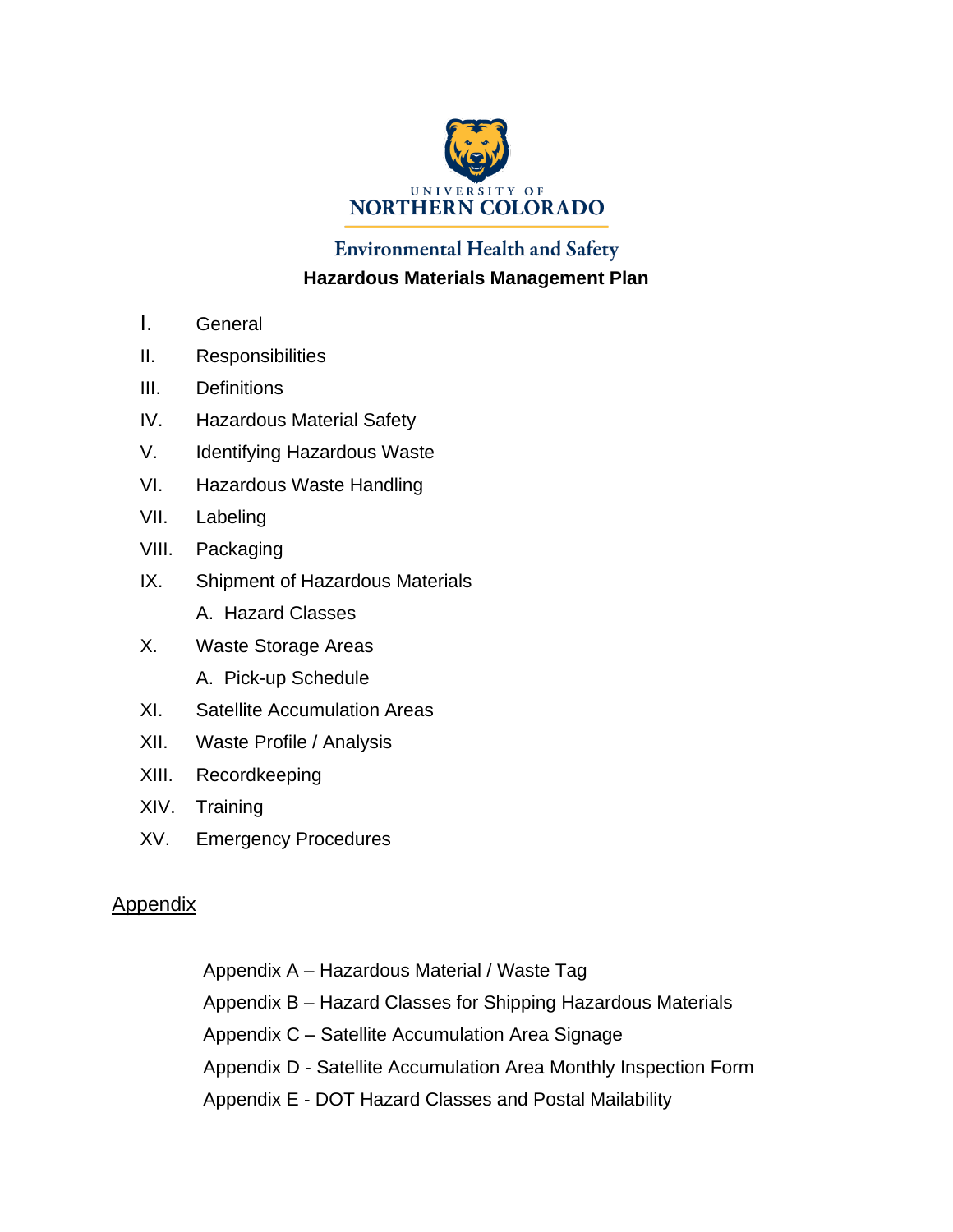

#### **Environmental Health and Safety**

#### **Hazardous Materials Management Plan**

#### **I. General**

The Hazardous Materials Management Plan (HMMP) is developed and implemented for faculty, staff, and students of the University at Northern Colorado (UNC), as well as other community entities, contractors, and individuals who may be participating on campus. It is the purpose of this plan to provide guidance in the safe and proper storage, handling, transportation, and disposal of hazardous waste.

With the enactment in 1976 of the Resource Conservation and Recovery Act (RCRA), the storage, handling, transportation and disposal of hazardous wastes became regulated under Federal, State, and local laws. The Environmental Protection Agency (EPA) and the Colorado Department of Public Health and Environment (CDPHE) have developed regulations for compliance with RCRA. CDPHE regulations are in some instances more stringent that the EPA regulations.

This plan does not cover all regulatory requirements regarding hazardous materials but should be considered the minimal requirements in order to comply with regulations that affect the management of hazardous materials.

### **II. Responsibilities**

UNC is registered with CDPHE as a Very Small Quantity Generator (VSQG) of hazardous waste. It becomes the responsibility of each employee to identify any possible hazardous waste that he or she might be generating and then assure that the waste is handled in a manner consistent with regulations.

#### Campus Policies

UNC Board of Trustees has adopted a policy (1-1-507 Hazardous Materials) which says:

Employees who handle toxic or hazardous substances on behalf of the University are required to maintain, use and dispose of such substances in accordance with applicable UNC Hazardous Material Management Plan procedures, state, federal and local laws/regulations as a condition of their employment. The employee should obtain assistance in ascertaining his/her obligations under these laws and regulations from the Manager of Environmental Safety or his/her designee. Any employee who violates any such laws or instructions given by the University Environmental Safety Office shall be deemed to have acted outside the scope of his/her authority.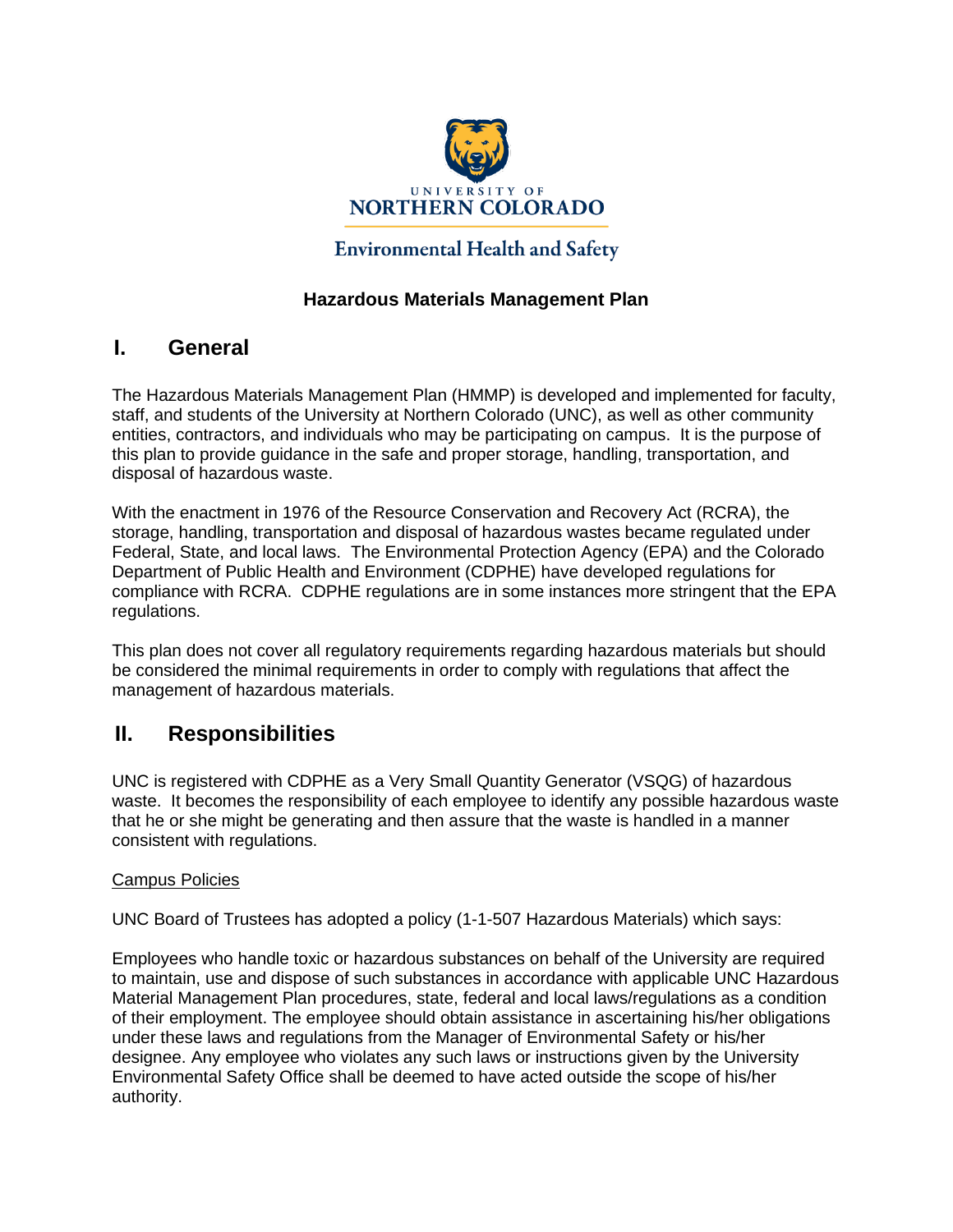#### Environmental Health & Safety

Environmental Health and Safety (EHS) is primarily responsible for the implementation of the Hazardous Materials Management Plan. The Director of EHS is responsible for administering UNC's HMMP.

# **III. Definitions**

Globally Harmonized System (GHS): A system that defines and classifies the hazards of chemical products and communicates health and safety information on labels and safety data sheets.

Hazard Class: A way of grouping together products/materials that have similar properties. The nine hazard classes in this plan are common to the Globally Harmonized System (GHS) and will be used worldwide by all countries that have adopted GHS.

Hazard Communication: Communication and training for any business or agency that produces and/or uses hazardous materials and wastes. States and companies shall provide employees with information and training on the proper handling and use of these materials.

Hazardous Material: is any material or substance, which if improperly handled, can be damaging to personal health and the environment.

Hazardous Waste: A special type of gaseous, liquid, or solid waste that cannot be disposed of by common means like other by-products of everyday life. Depending on the physical state of the waste, treatment and solidification processes might be required.

Hazardous Waste Generator: Any person, defined by site, whose act or process produces hazardous waste identified or listed by the regulatory authority or whose act first causes a hazardous waste to become subject to regulation."

Satellite Accumulation Area (SAA): A location at or near any point of generation where hazardous waste is initially accumulated in containers before consolidating the waste at a designated accumulation area (90/180-day) or storage area.

# **IV. Hazardous Material Safety**

Hazards associated with a material may be determined by reviewing the Safety Data Sheets (SDS), the product label, or the shipping papers. Federal and State regulations determine if a material is hazardous through specific listings and definitions addressed in EPA regulation 40 CFR 261 and CDPHE regulation 6 CCR 1007-3, Part 261. The final tool in determining if a material is hazardous, is personal knowledge; an individual may have created the materials or have specific information about the material's ingredients.

Before handling hazardous materials, review any applicable safety procedures provided by direct supervisors, department, and EHS. EHS has additional hazardous material safety resources that can be found through the University of Northern Colorado [EHS website.](https://www.unco.edu/facilities/services/environmental-health-and-safety/)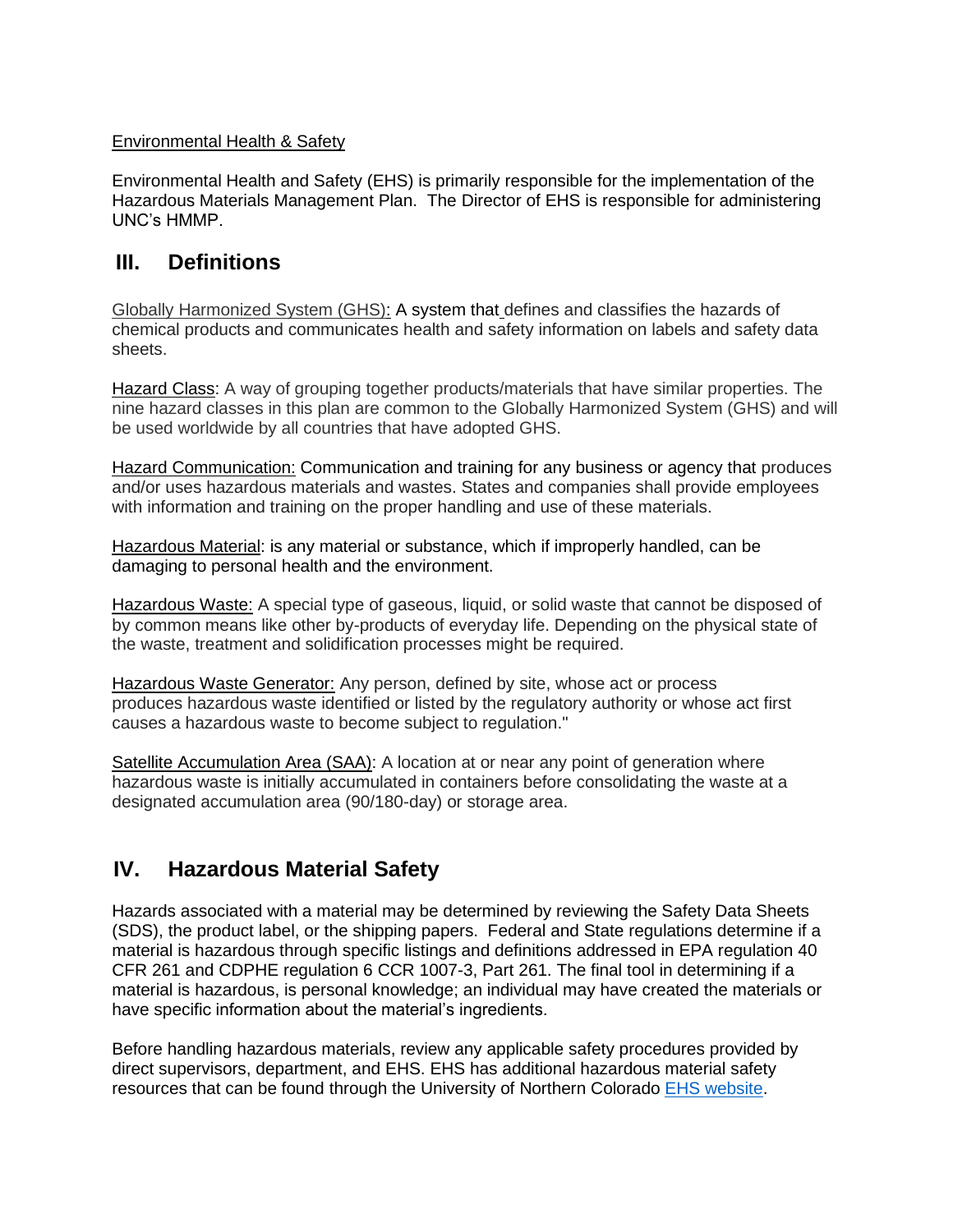# **V. Identifying Hazardous Waste**

The EPA Resource Conservation and Recovery Act (RCRA) has established authority and control of handling and disposing of all solid chemical wastes and discarded liquids and gases in containers. All generators of RCRA regulated waste are required to determine if the waste is hazardous. This is accomplished by determining if any of the constituents of the waste are specifically "listed" hazardous waste constituents or if the waste has a regulated characteristic of hazardous waste.

"Listed" Chemical wastes are broken down into the following lists:

**"K"** listed waste from specific sources.

**"F"** listed waste from non-specific sources.

**"U"** listed wastes from off-spec or discarded commercial chemicals.

**"P"** listed wastes from off-spec or discarded commercial chemicals which have been designated as acutely hazardous**.**

Under the Hazardous and Solid Waste Amendments (HSWA) of 1984, additional substances were incorporated into the hazardous waste regulations by having characteristics of hazardous waste. A generator must determine if a waste possesses one or more of the following characteristics: ignitability, corrosivity, reactivity or toxicity. A waste known to be contaminated with constituents having one or more of the four characteristics must be handled by the generator as hazardous waste, unless the generator develops the detailed waste analysis required to establish the absence of regulated characteristics to the point specified in the regulations.

#### **Characteristics of Hazardous Wastes**

**Ignitability** – A chemical waste is ignitable if it has a flash point below 140 degrees Fahrenheit, if it is an ignitable compressed gas, or if it is a substance that readily yields oxygen to stimulate combustion. EPA hazardous waste number D001.

**Corrosivity** – Chemical solutions with a pH less than or equal to 2 or greater than or equal to 12.5 are considered corrosive. EPA hazardous waste number D002.

**Reactivity** – Chemicals that are normally unstable or react violently with water. EPA hazardous waste number D003.

**Toxicity** – Toxicity Characteristic Leaching Procedure (TCLP) toxic chemicals are waste in which extracts contain high concentration of heavy metals or pesticides that could be released into the groundwater.

Federal, state and local laws regulate the disposal of hazardous materials. The disposal of any hazardous material in the sewer system, storm water system, on the ground, or in the regular trash is strictly forbidden.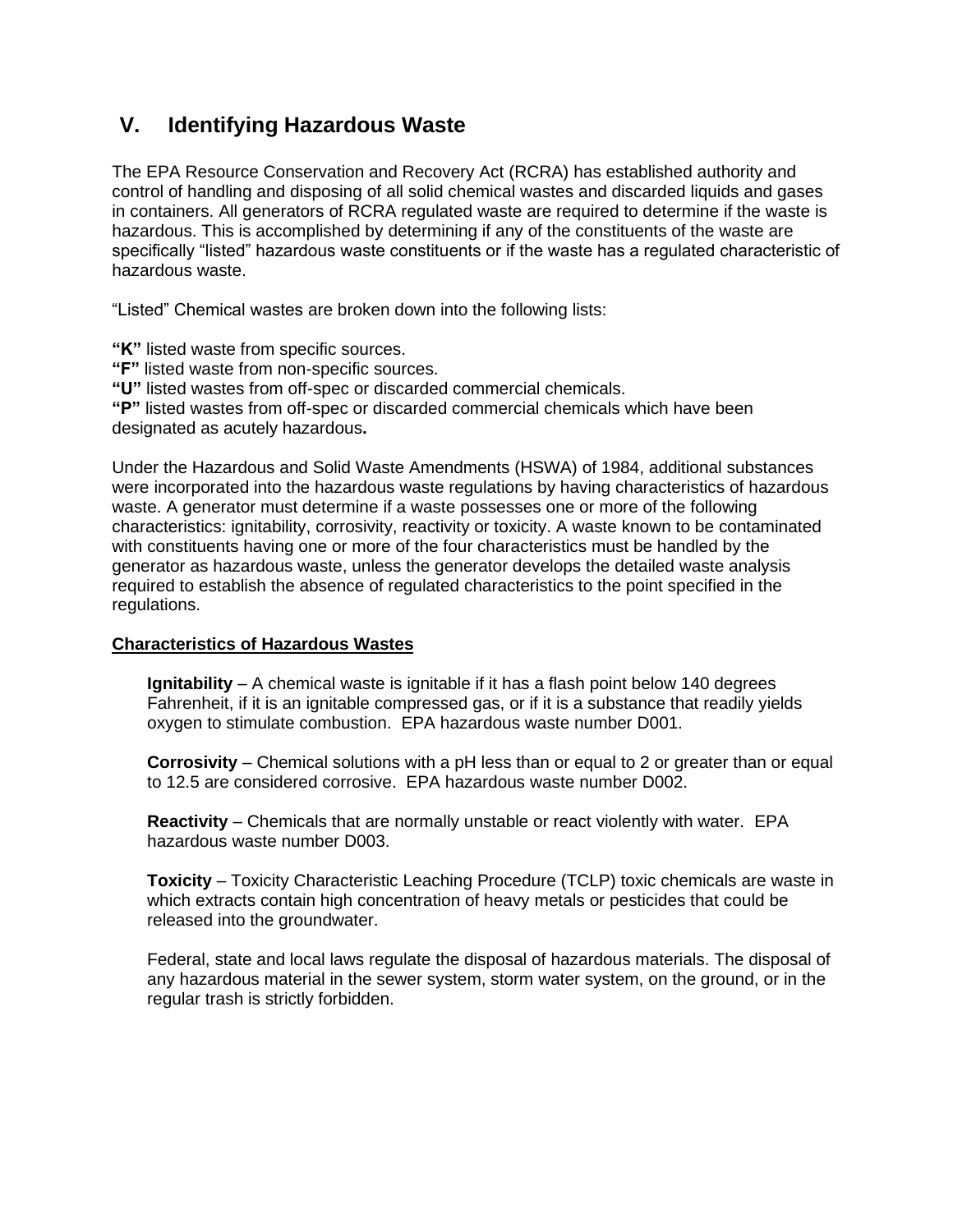# **VI. Hazardous Waste Handling**

Once solid waste is identified as hazardous waste by the generator, it must be handled in accordance with the HMMP. Hazardous waste must not be: disposed of or recycled with other forms of trash or waste, burned or allowed to evaporate into the air, disposed of or diluted in water (i.e., down the drain), nor disposed of on or buried in the land.

An appropriate, compatible container (bottle, jar, drum, etc.) must be used to accumulate waste. It must be properly labeled. Hazardous waste containers must be kept closed except when adding or transferring waste and the contents of the containers must be compatible with the container.

Transporting hazardous waste by vehicle on campus shall be conducted by the EHS department or EHS designee (contracted waste hauler, etc.).

# **VII. Labeling**

A chemical container must be labeled as hazardous material / waste at the time that its content is designated as a hazardous material / waste. When a hazardous waste is added to a container, the container must be labeled as hazardous waste and dated at the time the first amount of hazardous waste is added to the container. Labels can be obtained through the EHS department.

The UNC Hazardous Material/Waste tag (section VII.A) will be used on all waste containers. The container must be clearly labeled with the full written chemical name, chemical components, waste volume and Generator's signature. If the collection container contents contain a mixture, all components must be listed by percent or volume on the UNC waste tag.

Containers will not be reused once designated for hazardous waste disposal.

#### **A. UNC Hazardous Material / Waste Tag**

The UNC Hazardous Material / Waste tag (see Appendix A) shall be filled out completely, by persons generating the waste. If a mistake is made on the tag, discard the tag, and complete a new tag.

Once the material is ready for pickup or to be taken to the waste storage area, attach the bottom copy of the tag to the waste container, and send the top copy of the tag to EHS (Campus box 57).

Additional tags can be obtained through the EHS department.

### **VIII. Packaging**

U.S. Department of Transportation (DOT) regulates the proper packaging of waste containers. DOT regulation 49 CFR 172 provides information on the proper container selection for hazardous waste. In addition, waste storage containers must be non-leaking, chemically compatible, safe, and clearly labeled. Hazardous materials must be kept in appropriate closed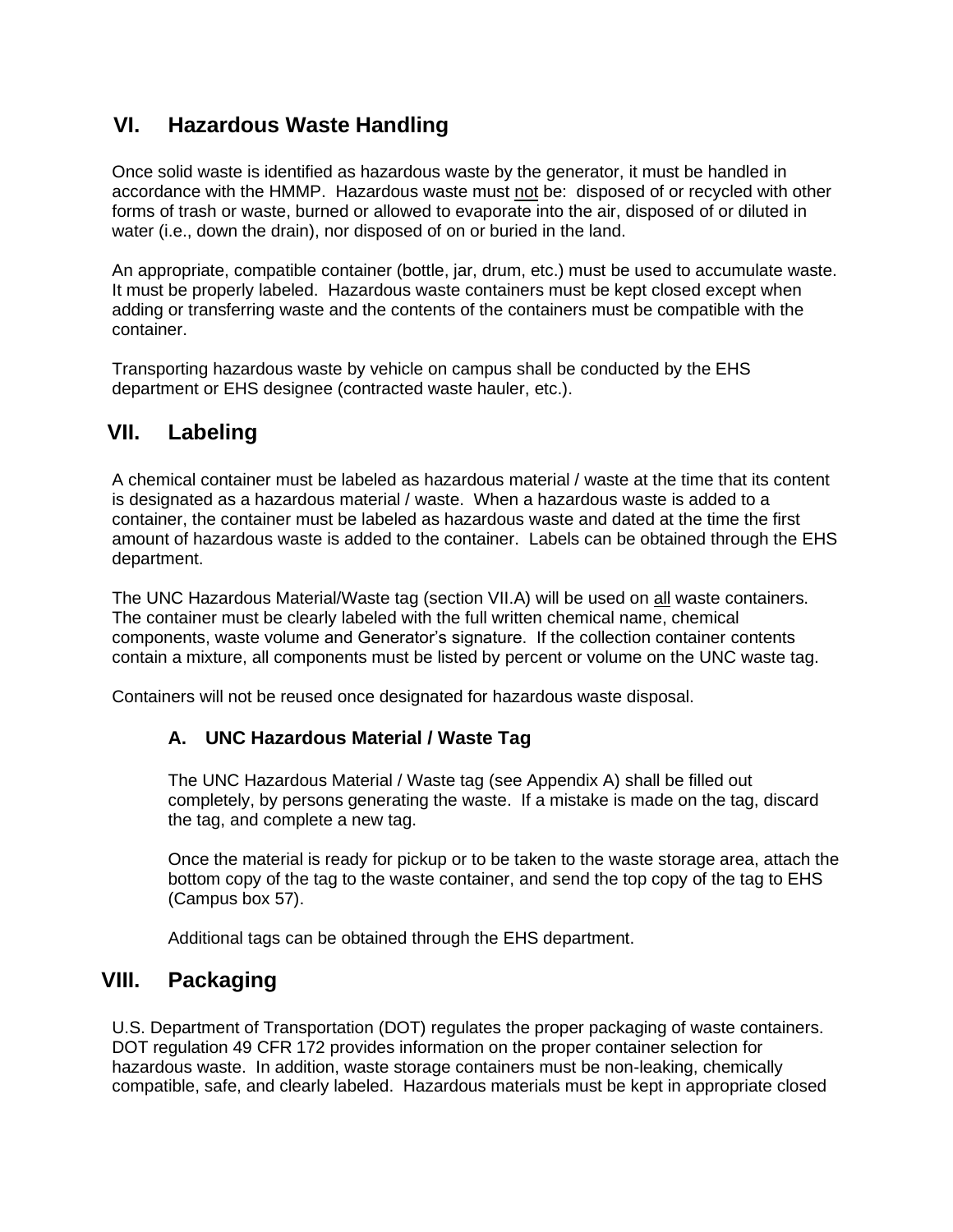containers at all times, except when adding or removing material. The following guidelines must be followed when packaging hazardous waste:

- Use a leak-proof container that will safely contain the contents.
- Do not mix incompatible chemicals.
- Do not overfill a container with liquid waste.
- Do not mix hazardous materials with non-hazardous materials.
- Allow an empty space of approximately five percent of the container volume for thermal expansion.
- Be suspicious of any pressure build-up inside the container.
- Hazardous waste must be stored based on compatibility. Store materials of the same hazard class together.
- Loose solid materials must be placed in a sealed container.
- Old cans of ether, picric acid and other peroxide forming, or shock sensitive items shall be left in place and not disturbed. Contact UNC Police Department (UNCPD) immediately.

# **IX. Shipment of Hazardous Materials**

The shipping of hazardous materials requires proper packaging, labeling, and handling. All Hazardous Materials that need to be shipped from the University of Northern Colorado will be coordinated through EHS. EHS staff will help ship materials safely and in accordance to the rules and regulations set forth by the Department of Transportation (DOT), the Federal Aviation Administration (FAA), the International Civil Aviation Organization (ICAO) and the International Air Transport Association (IATA).

Small volumes of certain hazardous materials and wastes may be shipped out by EHS staff.

For all other shipments, the University will hire a certified contractor to properly prepare all documentation and ship hazardous materials and wastes from the University to maintain regulatory compliance.

#### **A. Hazard Classes**

Every hazardous material is assigned to one of nine hazard classes as defined in 49 CFR 172.101 and 173. Within each hazard class, there may be separations that further categorize the hazardous materials within a given hazard class, each subunit of the hazard class is called a division.

Each individual hazard class and division have a corresponding placard. Stickers of these pictograms are found on the outside of shipping containers as a means of communicating the hazard to everyone who handles the package throughout shipment. The nine hazard classes, their divisions, and the corresponding pictograms can be found in Appendix B.

A detailed chart showing the postal mailability of hazardous materials, separated by hazard class can be found in Appendix E.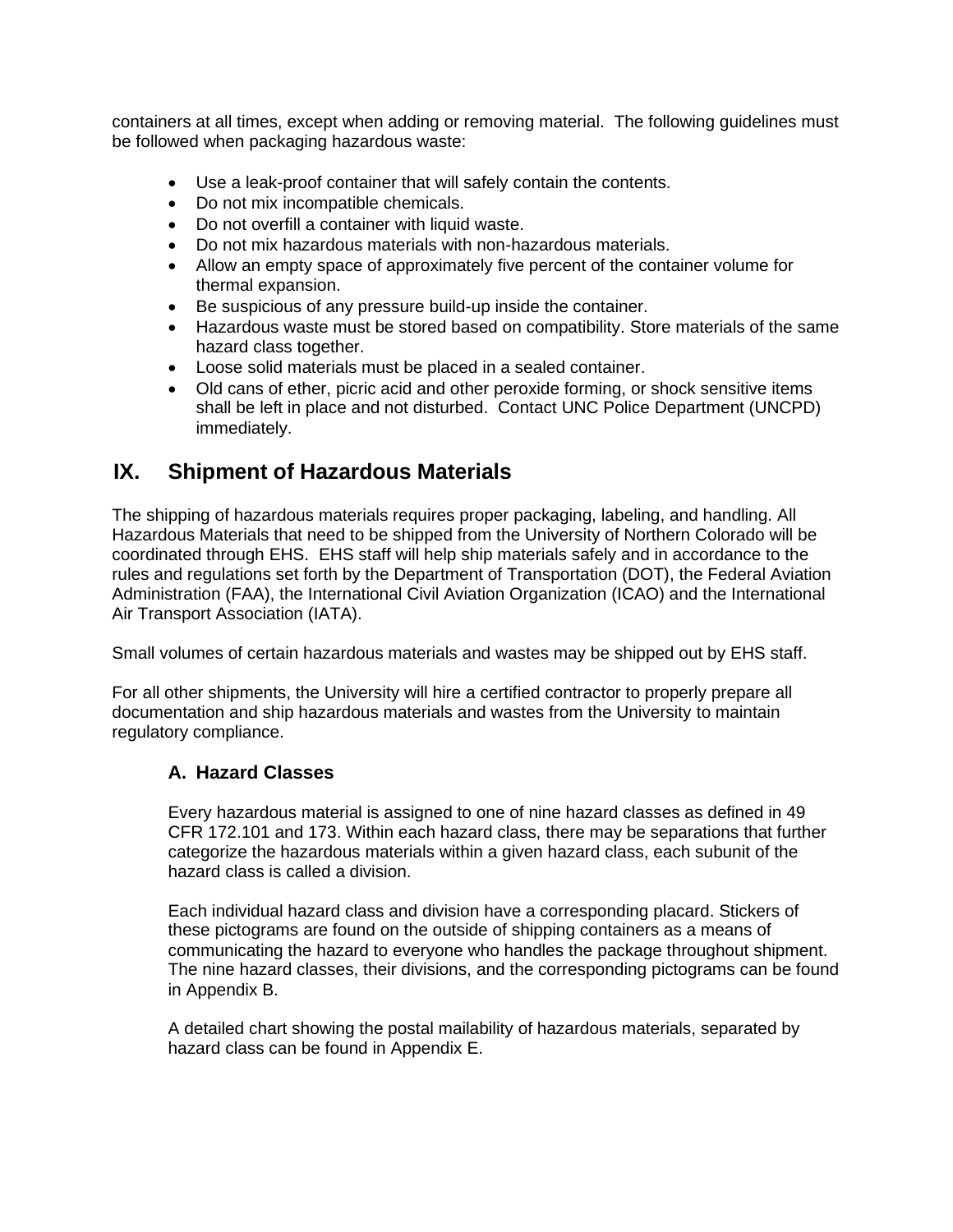# **X. Waste Storage Areas**

Hazardous wastes must be stored in designated waste storage areas. Waste storage areas must be placed next to or near the point of waste generation, and the individual who operates that process or area must manage and control the hazardous waste container.

Waste storage areas can be in a laboratory fume hood, on a countertop, or on the floor  $(5 - 30 - 1)$ gallon containers), but not in an aisle. They should not be placed in front of or behind doors or windows, blocking means of egress or suspended from equipment.

Aisle space must be maintained to allow the unobstructed movement of emergency equipment and personnel into all areas where waste is stored.

UNC has three Hazardous Waste Storage Areas on campus. Once waste containers are full, they are then transferred to the designated hazardous waste storage area.

- Waste generated on East Campus will be stored in the waste storage area in the Facilities Management storage building (east of the Heating Plant).
- Waste generated in facilities located on West campus will be stored in the waste storage area at Ross Hall.
- Waste generated in facilities located on Central campus will be stored in the waste storage area in the Arts Annex.

Proper labeling (section VII) must be used when placing containers in a waste storage room.

#### **A. Pick-up Schedule**

EHS coordinates hazardous waste pick-ups for all campus departments that generate hazardous waste. It is the responsibility of the generator / manager of the hazardous waste to notify EHS of hazardous waste to be disposed.

A contracted hazardous waste disposal company provides waste pick-ups to campus.

### **XI. Satellite Accumulation Areas**

A generator may accumulate no more than 55 gallons of total hazardous waste or one quart of acutely hazardous waste in containers at or near any point of generation where wastes initially accumulate and which is under the control of the operator/generator of the process that generates the waste, either visually or under lock and key. The following guidelines shall be followed when utilizing a Satellite Accumulation Area:

- Satellite Accumulation Areas must be marked with a standard sign (see Appendix C), please contact EHS if you need an updated sign.
- Satellite accumulation waste must be stored in a container that is in good condition and that is compatible with and will not react to the waste being stored.
- Satellite accumulation containers holding hazardous waste that is incompatible with any waste or other materials stored nearby in other containers must be segregated by a wall or other appropriate mechanism.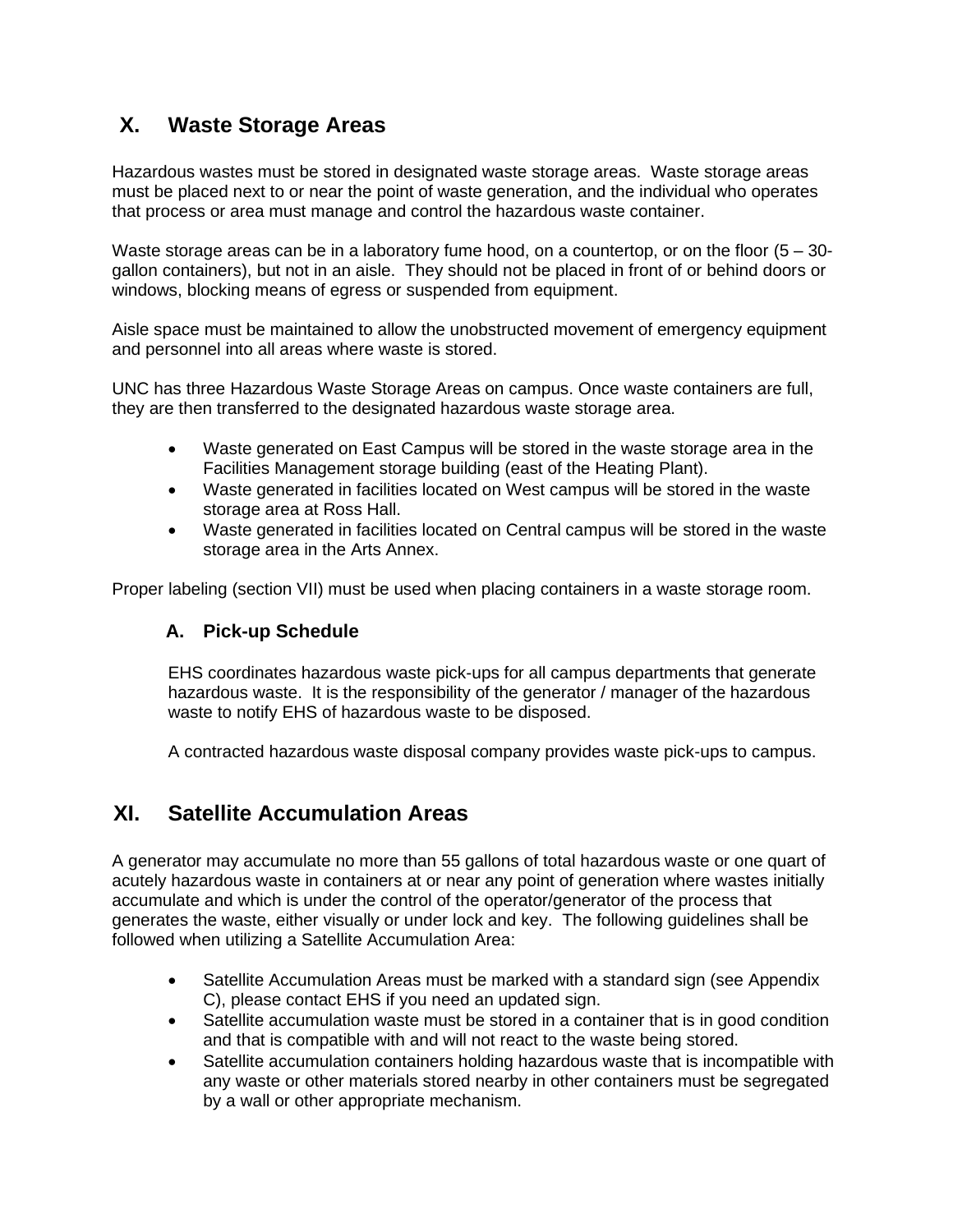- All containers must be properly labeled with the words "Hazardous Waste" as well as identifying the contents of the containers
- Containers must remain closed at all times, except when adding or removing waste materials
- Do not leave funnels in the collection container (unless the funnel has a lid and then the lid must be kept closed at all times except when adding waste material)
- Satellite accumulation containers must be clearly marked with wording that identifies the contents such as: "Hazardous waste", "waste solvent", "Acid waste" etc.
- The date when the initial accumulation begins must be clearly marked and visible for inspection on each container.
- All students and employees shall be trained and familiar with proper waste handling and emergency procedures relevant to their responsibilities during normal operations and emergencies
- Each generator is responsible for ensuring that monthly inspections are conducted all areas where satellite accumulations containers are stored.
- Each satellite accumulation container must be inspected once during each month for signs of container deterioration and leakage, compatibility with the hazardous waste stored inside the container, that the container is in over all good condition and properly maintained, and that the container is labeled and closed appropriately.
- Problems revealed during the monthly inspection must be corrected on a schedule which ensures that the problem does not lead to an environmental or human health hazard. If there is an imminent hazard or a hazard has already occurred, remedial action must be taken immediately.
- A log of these inspections (see appendix D) shall be kept and shall include the following information
	- date of the inspection
	- who performed the inspection
	- what satellite accumulation containers were inspected
	- the results of the inspection (e.g. container not labeled), and how many deficiencies were remedied (e.g. labeled an unlabeled satellite accumulation container "Hazardous Waste")
	- **The completed Satellite Accumulation Area Monthly Inspection Form shall** be turned in to EHS.

#### **A. Satellite Accumulation Areas**

- Parson Hall 1118A
- Art Annex 104
- Art Annex 216
- Crabbe 103
- Frasier 0137
- Ross 1385

# **XII. Waste Profile / Analysis**

When EHS receives Hazardous Material / Waste tags, information is reviewed to find out if a waste stream profile is required for transporting and disposing of the waste. If a waste stream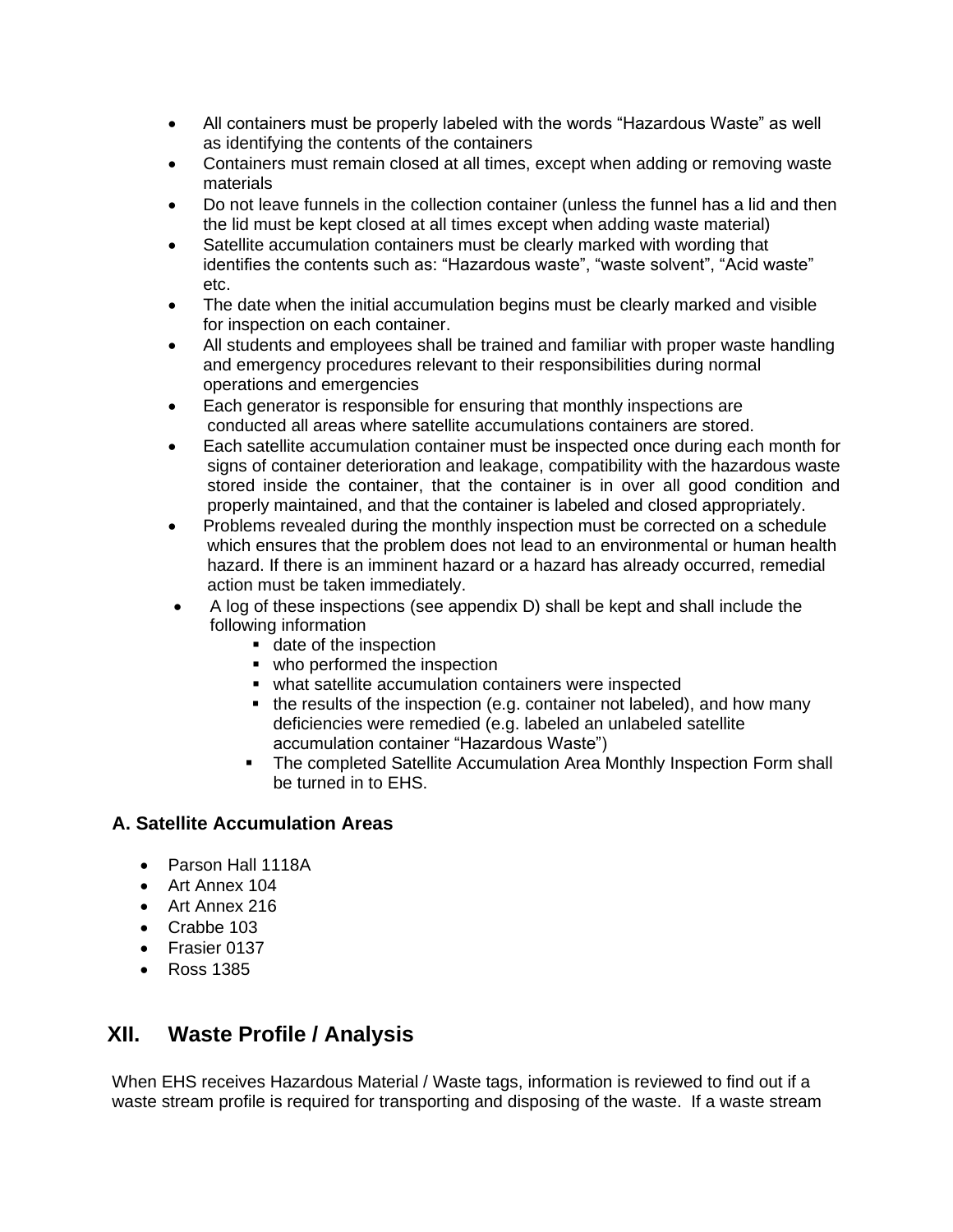profile is required the generator of the waste will be asked for additional information which may include: physical and chemical properties, hazardous characteristics, viscosity, physical state, and chemical composition.

The contracted waste disposal company may request additional analysis of the waste. This can vary for each waste stream. Once the analysis is completed the waste stream profile request can be reviewed.

Waste stream profiles are reviewed and re-certified annually by the EHS department.

# **XIII. Recordkeeping**

All waste management activities shall be documented. The following are documentation requirements:

- All hazardous waste documentation related to transportation, shipment, regulatory reporting, and land disposal records, etc.
- Hazardous Material / Waste tags.
- Satellite Accumulation Area Monthly Inspections (retained for a minimum of three years)
- Initial / Annual hazardous waste management training. (Training conducted by departments separately – send a copy of the training roster to EHS.)
- All other hazardous materials documentation.

All waste management documents will be maintained by EHS for a minimum of seven years, unless otherwise indicated.

# **XIV. Training**

Training is required for any UNC employee that generates or handles hazardous materials. Generators and/or handlers of hazardous waste must receive, at a minimum, Hazardous Communication training annually based on OSHA 29 CFR 1920.1200 and 29 CFR 1910.1450. Hazard Communication training will include an introduction to the HMMP. Refer to the UNC Hazard Communication Program.

Additional training should be received by generators and handlers of waste. This training shall consist of emergency procedures, emergency system, and a review of the hazardous materials regulatory requirements set forth by EPA, DOT, OSHA and Homeland Security. The training will also include details of the HMMP as described in this document.

All training records must include the dates of training sessions, contents or a summary of the training session, names and qualifications of persons conducting the training, and names of persons attending the training session.

# **XV. Emergency Procedures**

The HMMP documents the University's commitment to manage hazardous materials / waste to minimize the possibility of a release of hazardous waste into the environment. As part of this commitment, UNC maintains equipment on-site to facilitate spill cleanup.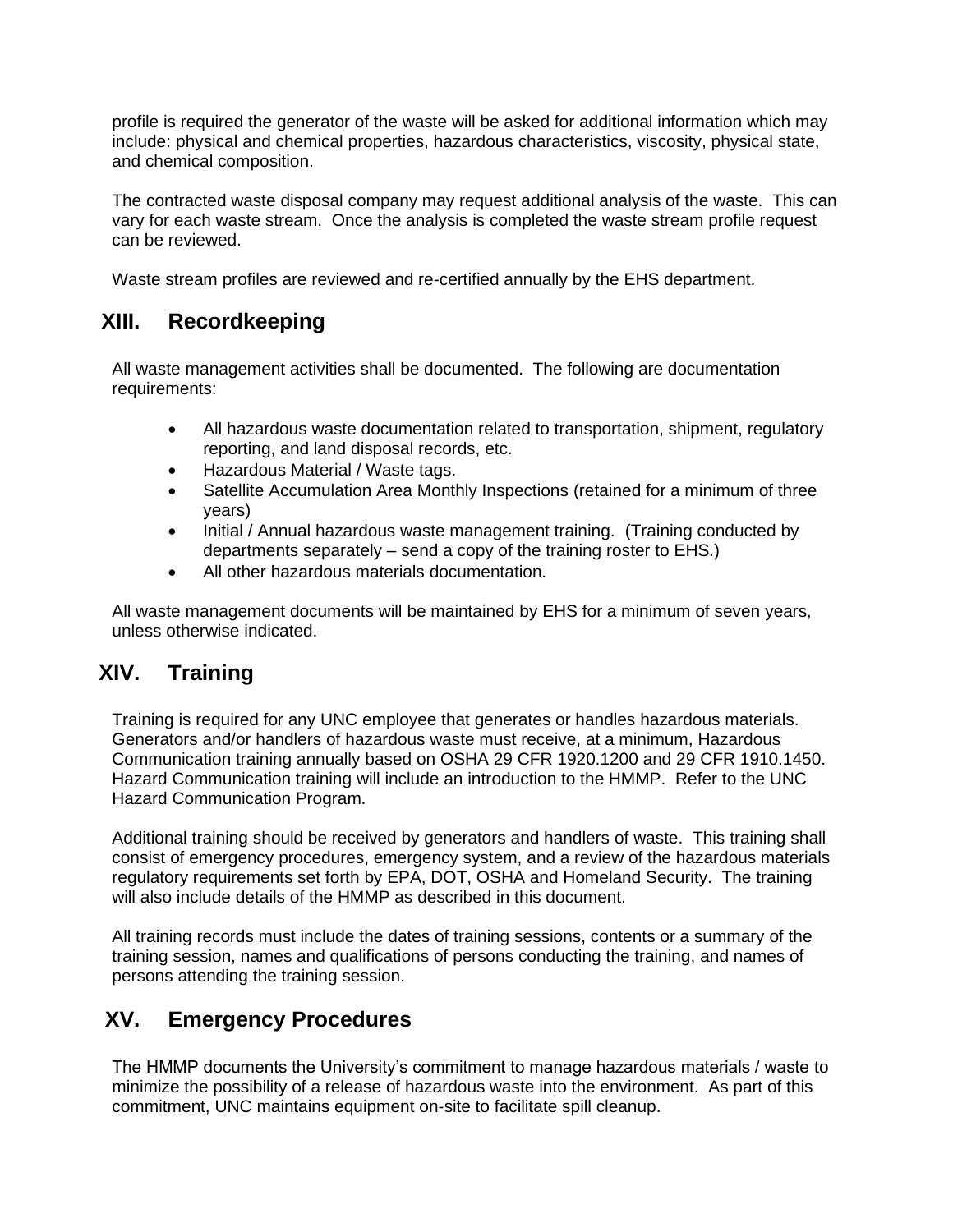The University has a Spill Prevention, Control, and Countermeasure (SPCC) Plan and Hazardous Materials Incidents Emergency Response Plan that is maintained by the EHS department. These plans support the spill response and emergencies related to hazardous waste management.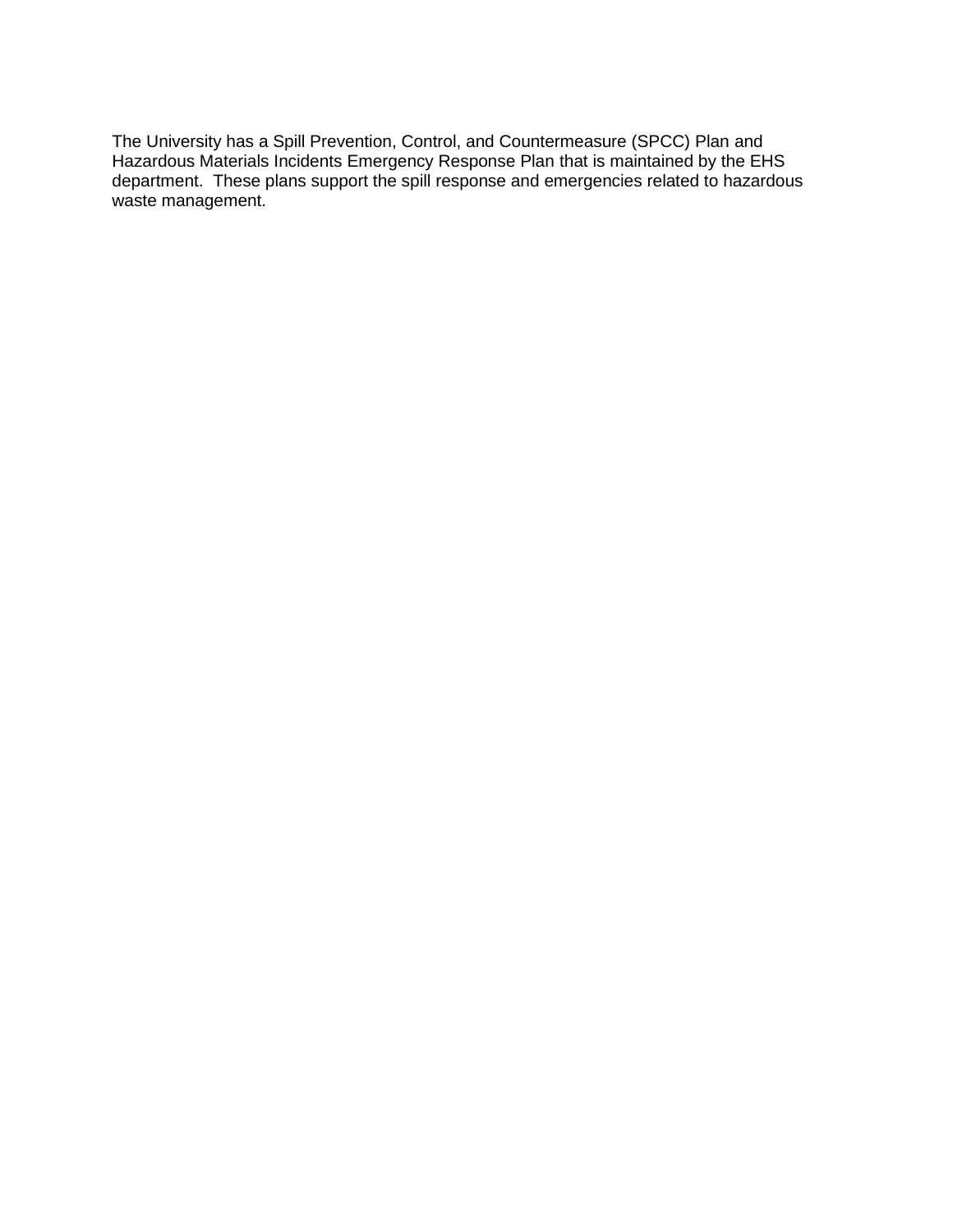# Appendix A - **Filling Out Hazardous Material / Waste Tags**

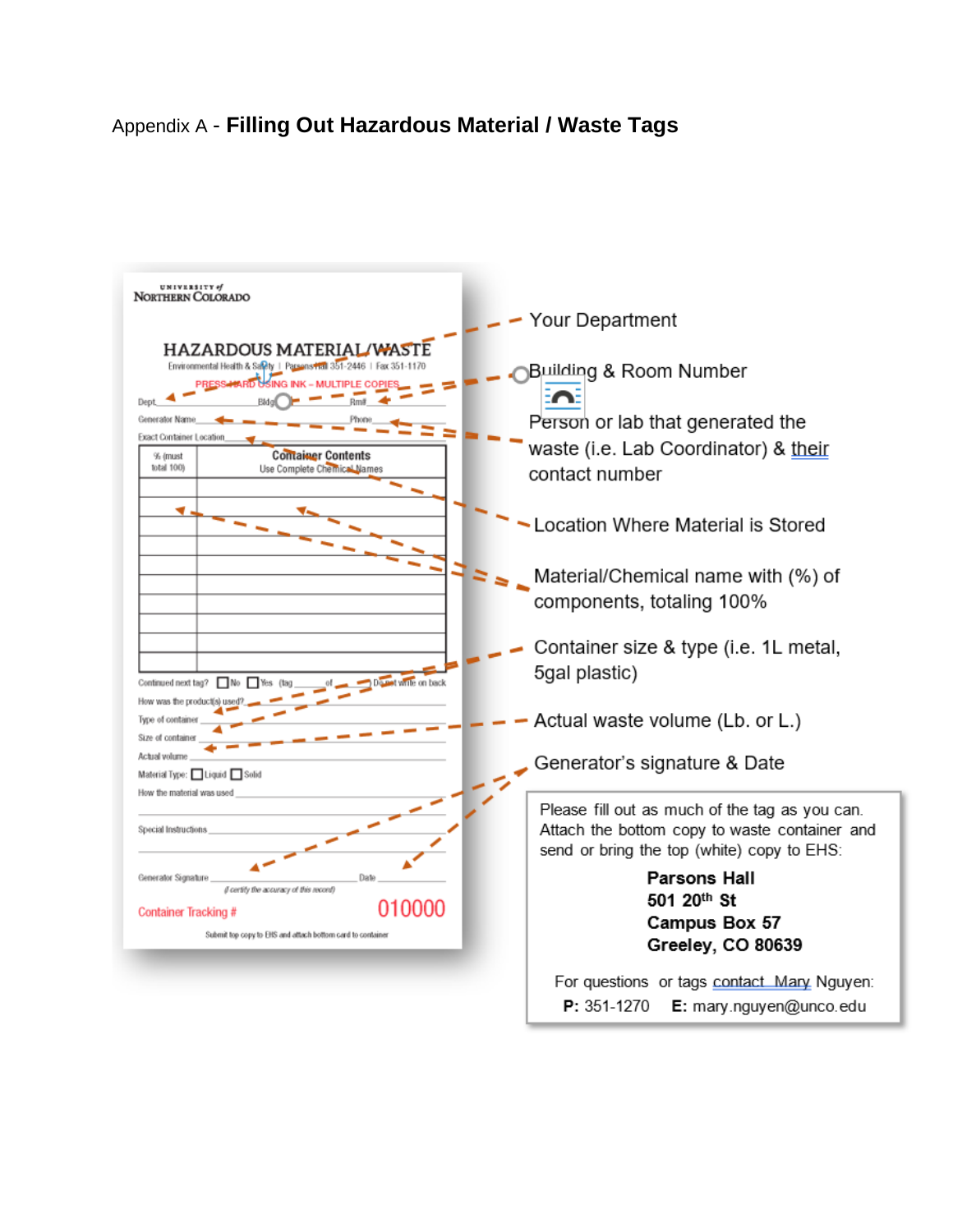# Appendix B – **Hazard Classes for Shipping Hazardous Materials**

# **Class 1: Explosives**

- **1.1 –** *Mass explosion Hazard*
- **1.2 –** *Projection hazard* but not a mass explosion hazard
- **1.3 –** *fire hazard* and either a *minor blast hazard* or a *minor projection hazard*
- **1.4 –** Present no significant hazard; only a small hazard in the event of ignition or initiation during transport with any effects largely confined to the package
- **1.5 –** very insensitive substances which have a mass explosion hazard
- **1.6 –** Extremely insensitive articles which do not have a mass explosion hazard



#### **Class 2: Gases**

- **2.1 -** Flammable Gases
- **2.2 -** Non-Flammable, Non-Toxic Gases
- **2.3 -** Toxic Gas



### **Class 3: Flammable and Combustible Liquids**

A flammable liquid is defined as a liquid. whose flash point does not exceed 100°F, when tested by closed-cup test methods, while a combustible liquid is one whose flash point is 100°F or higher, also when tested.



#### **Class 4: Flammable Solids**

- **4.1 –** Readily combustible under normal transportation conditions – Matches, Sulfur
- **4.2 –** Spontaneous combustion under normal circumstances or heat up when coming into contact with air, catching fire

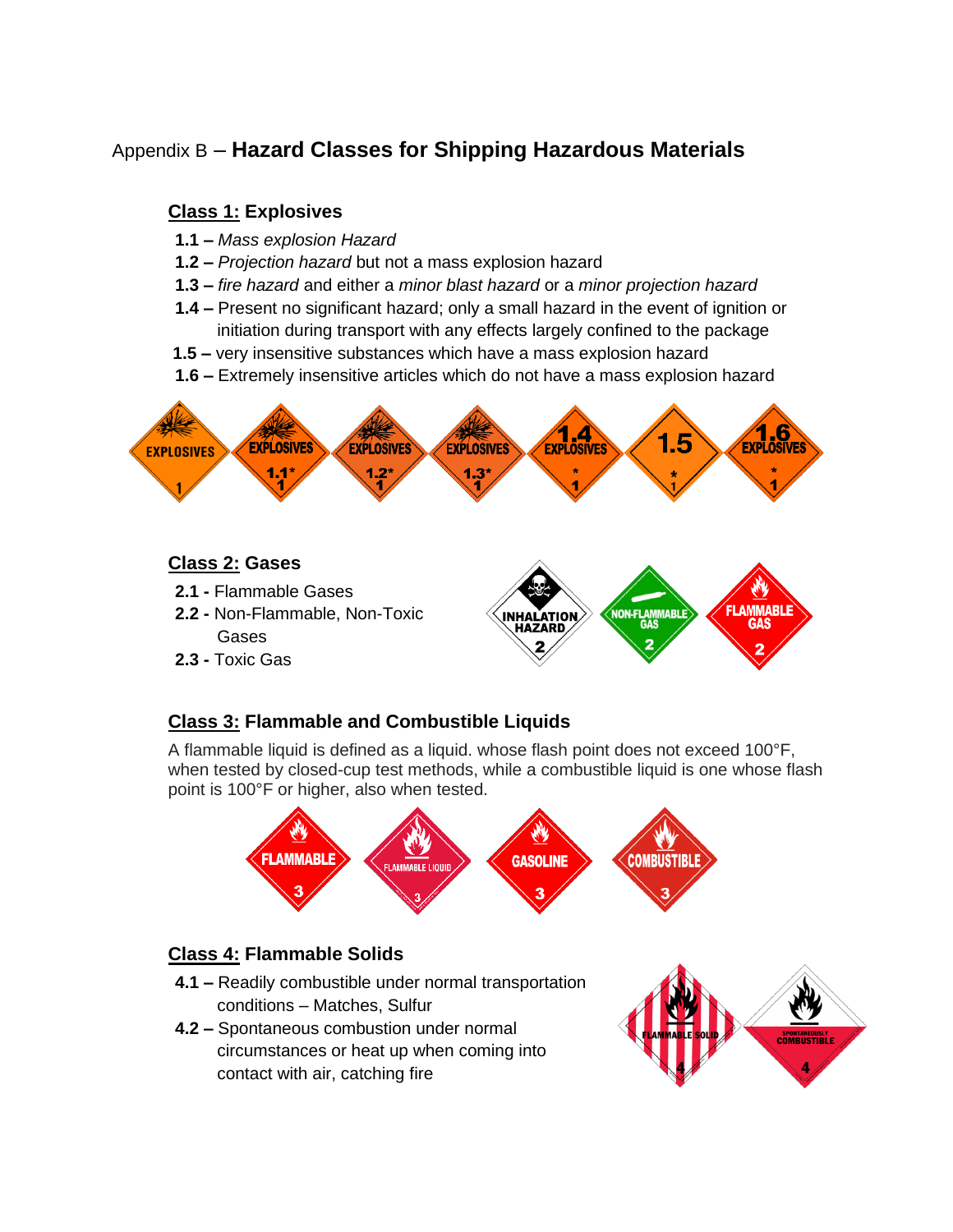**4.3 –** Dangerous when Wet – when in contact with water, emit a flammable gas

#### **Class 5: Oxidizing Substances, Organic Peroxides**

- **5.1 –** Oxidizers not combustible themselves, but can contribute to combustion of other materials and accelerate a fire
- **5.2 –** Organic Peroxides Thermally unstable substances that give off heat while undergoing exothermic reactions



#### **Class 6: Toxic Substances and Infectious Substances**

- **6.1 –** Toxic Substances Cause death or serious injury or harm human health if swallowed, absorbed through the skin, or inhaled ex) pesticides
- **6.2 –** Infectious Substances Known or expected to contain pathogens that cause disease in humans or animals

#### **Class 7: Radioactive Materials**

- **I –** Mild Radioactivity
- **II –** High Radioactivity
- **III –** Extremely Radioactive





#### **Class 8: Corrosives**

Liquids or Solids that cause damage by chemical action to living tissue, other freight, or packaging material. The most common corrosives are acids and bases

#### **Class 9: Miscellaneous Hazardous Materials**

May present a danger during transport, but are not covered in the other 8 hazard classes ex. Consumer commodities, dry ice

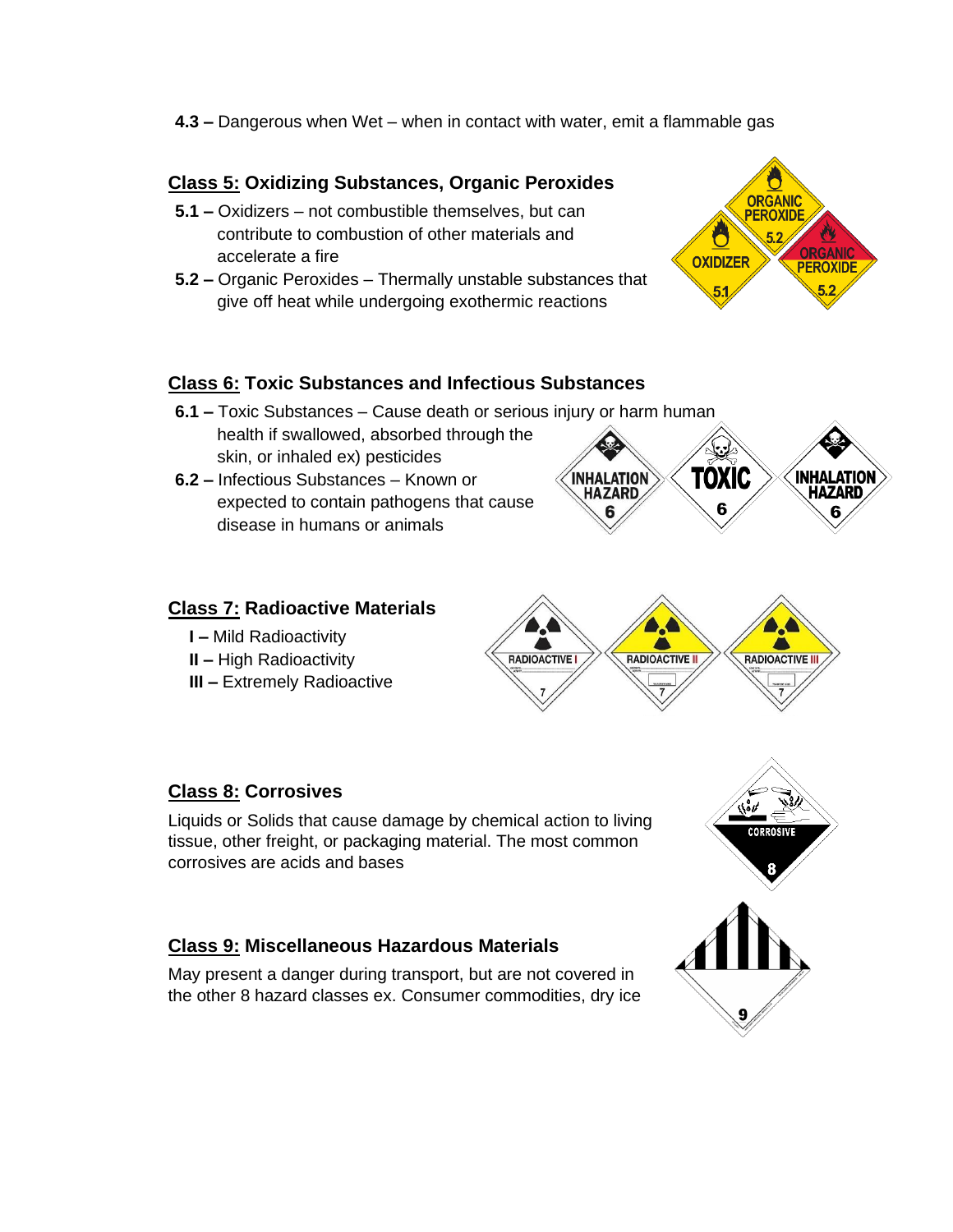

This sign shall be displayed at each satellite accumulation area. If you notice that your sign is outdated, missing, or needs to be replaced, please contact EHS.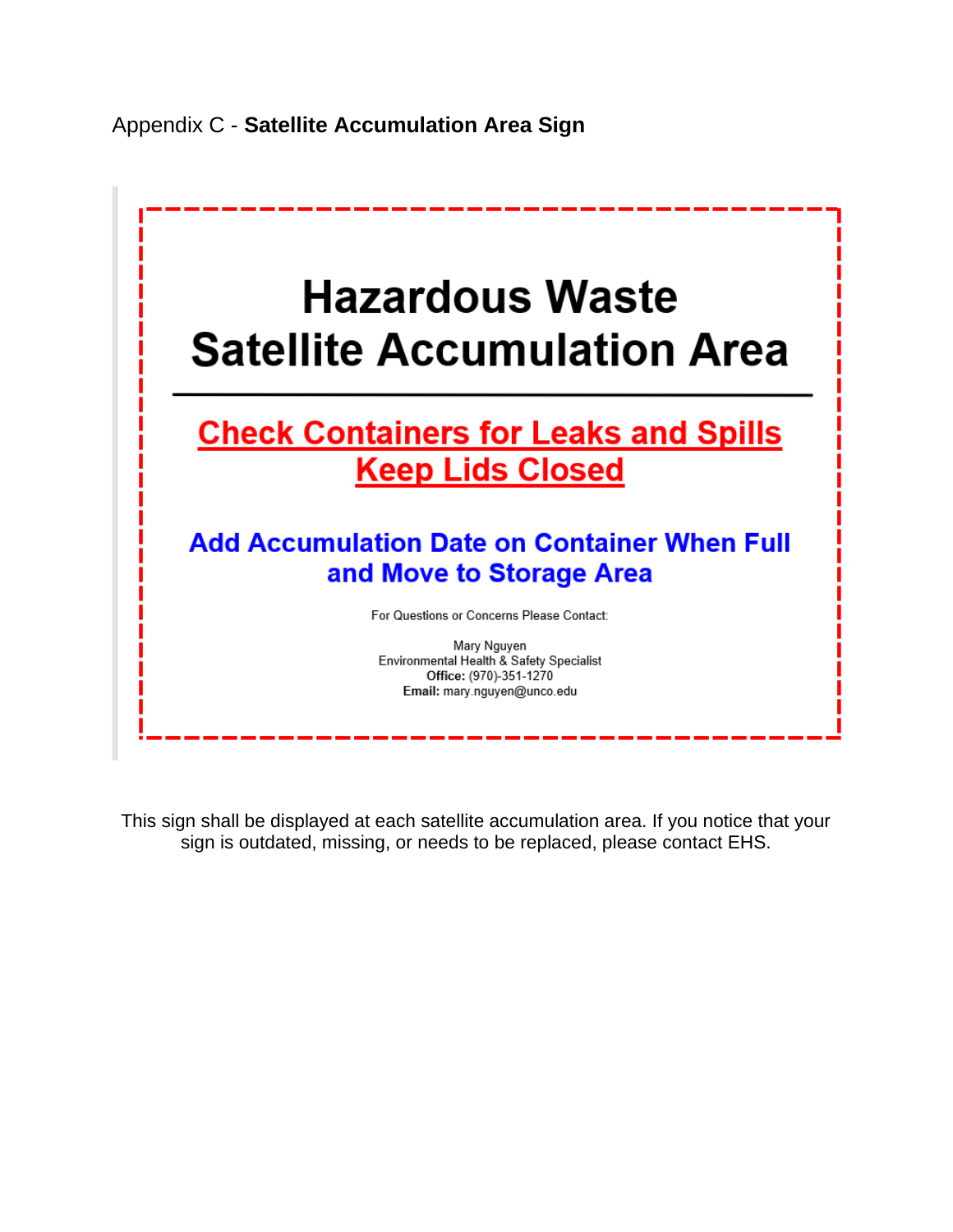# **Appendix D-Satellite Accumulation Area Monthly Inspection Form**

**Instructions:** Inspect waste containers holding hazardous wastes once a month for leaks, signs of corrosion, swelling, and proper labeling. If a container is found to be leaking, immediately transfer the waste to a new container. Containers must be closed at all times except when adding wastes. Incompatible wastes must not be stored next to each other unless they have a separate secondary containment

| Date of<br>Inspection                                                           |    |                         |    |              |    |              |    |              |     |   |                         |    |                         |    |              |    |              |    |              |   |              |   |              |
|---------------------------------------------------------------------------------|----|-------------------------|----|--------------|----|--------------|----|--------------|-----|---|-------------------------|----|-------------------------|----|--------------|----|--------------|----|--------------|---|--------------|---|--------------|
| Inspector Initial                                                               |    |                         |    |              |    |              |    |              |     |   |                         |    |                         |    |              |    |              |    |              |   |              |   |              |
| All containers<br>closed?                                                       | Y  | N                       | Y  | $\mathsf{N}$ | Y  | $\mathsf{N}$ | Y. | $\mathsf{N}$ | Y N | Y | N                       | Y  | $\overline{N}$          | Y  | N            | Y  | $\mathsf{N}$ | Y  | N            | Υ | $\mathsf{N}$ |   | Y N          |
| All containers<br>properly labeled,<br>legible and<br>complete?                 | Y  | N                       | Y  | $\mathsf{N}$ | Y  | N            | Y. | $\mathsf{N}$ | Y N | Υ | $\overline{N}$          | Y  | N                       |    | Y N          | Y  | $\mathsf{N}$ | Y. | N            | Υ | $\mathsf{N}$ |   | Y N          |
| All containers<br>undamaged, free<br>of leaks/spills                            | Υ  | $\overline{\mathsf{N}}$ | Y. | $\mathsf{N}$ | Y. | N            | Y. | $\mathsf{N}$ | Y N | Υ | $\overline{\mathsf{N}}$ | Y  | N                       |    | Y N          | Y  | $\mathsf{N}$ | Y. | N            | Y | $\mathsf{N}$ |   | Y N          |
| Containers free<br>of debris?                                                   | Y. | N                       | Y. | $\mathsf{N}$ | Y. | $\mathsf{N}$ | Y. | $\mathsf{N}$ | Y N | Y | $\mathsf{N}$            | Y. | $\overline{\mathsf{N}}$ |    | Y N          | Y. | $\mathsf{N}$ |    | Y N          | Y | $\mathsf{N}$ |   | Y N          |
| Container is<br>compatible with<br>other materials<br>within close<br>vicinity? | Y  | N                       | Y  | N            | Y  | N            | Y. | $\mathsf{N}$ | Y N | Υ | $\overline{\mathsf{N}}$ | Y  | N                       | Y. | N            | Y  | $\mathsf{N}$ | Y. | N            | Y | $\mathsf{N}$ | Y | $\mathsf{N}$ |
| Containers<br>properly stored<br>in secondary<br>containment                    | Y  | $\overline{N}$          | Y  | $\mathsf{N}$ | Y  | N            | Y. | $\mathsf{N}$ | Y N | Y | N                       | Y. | $\mathsf{N}$            |    | Y N          | Y  | $\mathsf{N}$ |    | Y N          | Υ | $\mathsf{N}$ |   | Y N          |
| Proper<br>access/isle space<br>available?                                       | Y  | N                       | Y  | $\mathsf{N}$ | Y  | $\mathsf{N}$ | Y. | $\mathsf{N}$ | Y N | Υ | $\mathsf{N}$            | Y  | $\mathsf{N}$            | Y  | $\mathsf{N}$ | Y  | $\mathsf{N}$ | Y. | N            | Y | $\mathsf{N}$ | Y | $\mathsf{N}$ |
| <b>Full containers</b><br>moved to proper<br>storage location<br>within 5 days  | Y  | N                       | Υ  | $\mathsf{N}$ | Υ  | $\mathsf{N}$ | Y  | N            | Y N | Υ | $\mathsf{N}$            | Y  | $\mathsf{N}$            | Y  | $\mathsf{N}$ | Υ  | $\mathsf{N}$ | Υ  | $\mathsf{N}$ | Υ | ${\sf N}$    | Υ | ${\sf N}$    |
| Corrective action<br>taken/comments                                             |    |                         |    |              |    |              |    |              |     |   |                         |    |                         |    |              |    |              |    |              |   |              |   |              |

#### . Accumulation Area Location:

**Circle Y for YES or N for No for each question All NO responses require immediate corrective actions.**

Inspector Signature: Date: Date: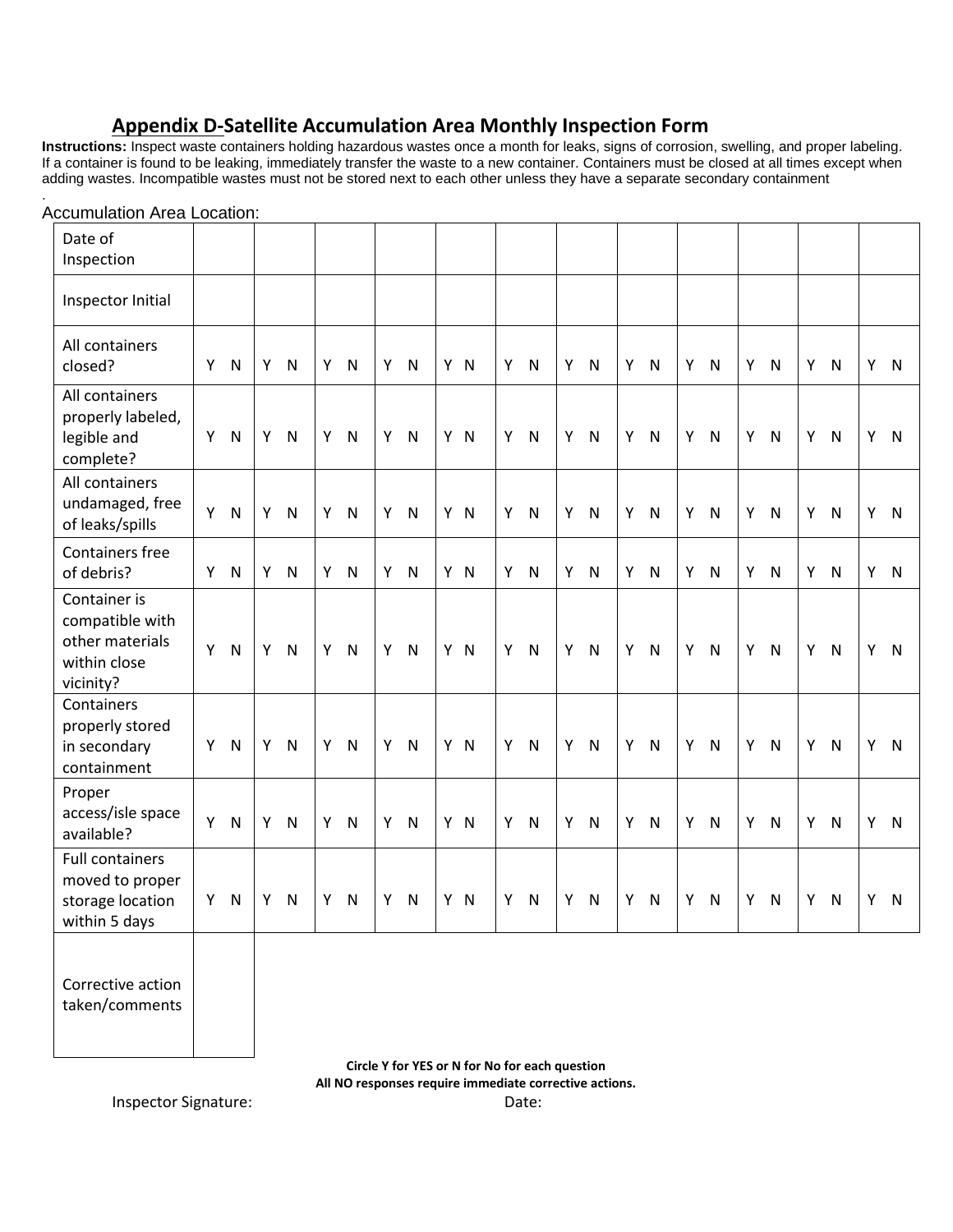#### **Class Name of Hazard Class (and Division when applicable) Domestic Mail International Mail and APO/FPO/DPO Mail Air Transportation Surface Transportation 1 Explosives** Division 1.1: Mass Explosive Hazard Prohibited Prohibited Prohibited Division 1.2: Projection Hazard Prohibited Prohibited Prohibited Division 1.3: Fire and/or Minor Blast/Minor Projection Hazard Prohibited Prohibited Prohibited Division 1.4: Minor Explosion Hazard Prohibited Only with prior HQ approval per 341.2c Prohibited Division 1.5: Very Insensitive With Mass Explosion Hazard Prohibited | Prohibited | Prohibited Division 1.6: Extremely Insensitive; No Mass Explosion Hazard Prohibited | Prohibited | Prohibited **2 Gases** Division 2.1: Flammable Gases Prohibited | Only ORM–D material per 342 Prohibited Division 2.2: Nonflammable Gases Only Consumer **Commodity** material per 342 Only ORM–D material per 342 Prohibited Division 2.3: Toxic Gases Prohibited Prohibited Prohibited **3 Flammable and Combustible Liquids** All Flammable Liquids | Prohibited | Only ORM–D material per 343 Prohibited All Combustible Liquids | Only Consumer **Commodity** material per 343 Only ORM–D material per 343 Prohibited **4 Flammable Solids** Division 4.1: Flammable Solids Prohibited | Only ORM–D material per 344 Prohibited Division 4.2: Spontaneously **Combustible** Prohibited | Only ORM–D material per 344 Prohibited Division 4.3: Dangerous When Wet Prohibited | Only ORM–D material per 344 Prohibited

# Appendix E - **DOT Hazard Classes and Postal Mailability**